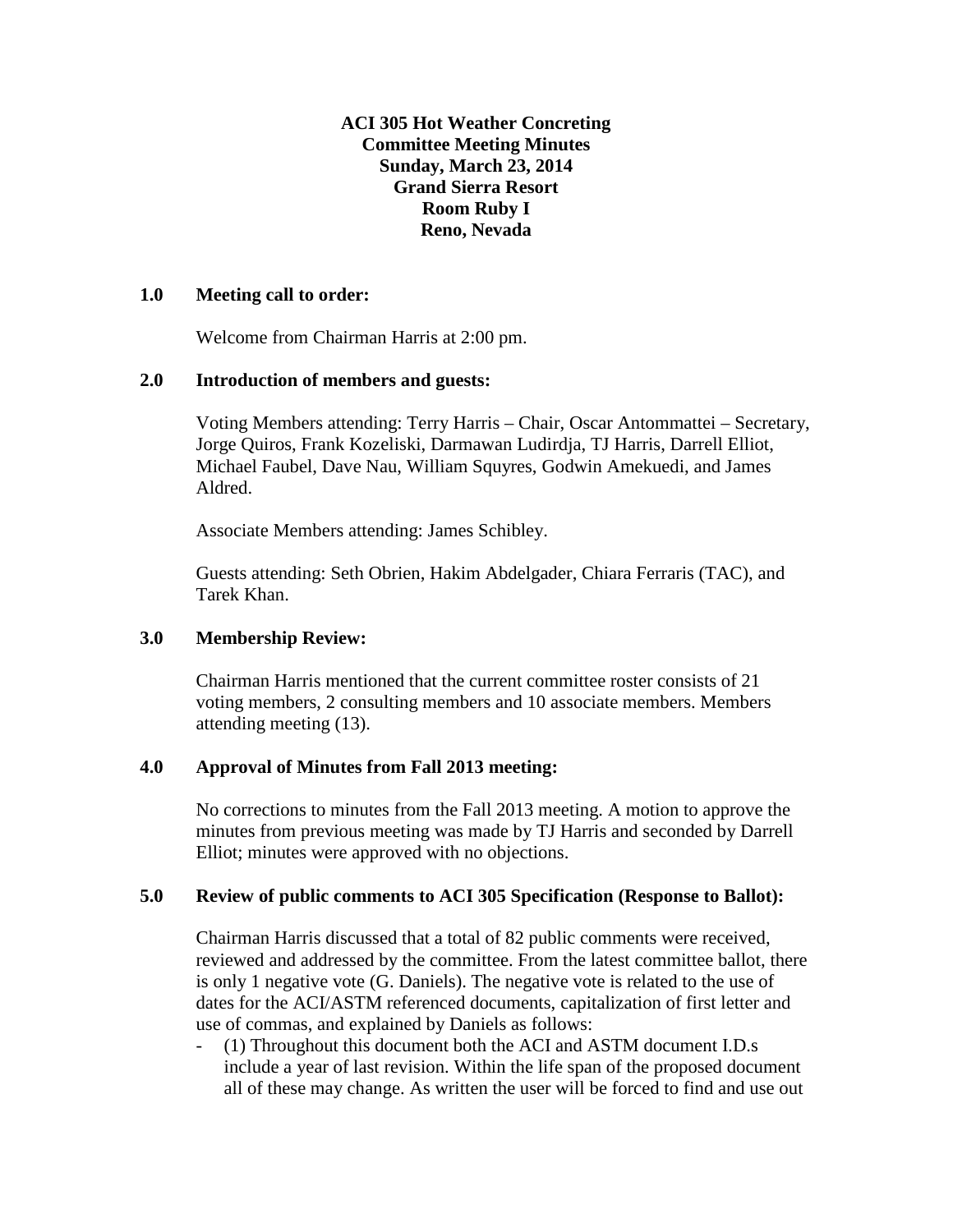of date specifications. This is not acceptable. Either delete the year of last revision or in each case add or later revision.

- (2) Page 13, line 14: Delete the capital letters of Maximum and Temperature
- (3) Page 10, lines 17 and 20: Deletion of shall be in each case requires the insertion of commas after 95F and before shall.

A motion was presented by Darrell Elliot to consider non-persuasive Daniels's vote and explanation to his negative vote. Capitalization of works and use of commas are considered editorial, not technical, to be addressed by TAC, and the use of dates for ACI/ASTM referenced documents is dictated by the TCM, not by this committee. The motion is:

- Move to find Mr. Daniels non-persuasive on items 2 and 3 of his negative because these are editorial in nature and will be dealt with editorially. (Seconded by Dave Nau; Favor votes (11) and Negative votes (0))
- Move to find Mr. Daniels non-persuasive on item 1 of his negative because the TCM does not allow the changes Mr. Daniels calls for in his negative and further the changes that can be made will be made editorially. (Seconded by Michael Faubel; Favor votes (11) and Negative votes (0))

Chairman Harris thanked all committee members, in particular Michael Faubel, Jon Poole and Oscar Antommattei for the work performed reviewing public comments and updating the Spec. Cookies and coffee were made available for all attending the meeting.

# **6.0 Review of Ch. 5 of the Guide**

Chairman Harris discussed statements in Chapter 5 that must be revised to provide additional guidance. Guidance on alternatives to a potential batch plant break down should be considered. Michael Faubel, TJ Harris, James Aldred and Darmawan Ludirdja offered to provide input into this topic, including considering additional topics to be considered in the review, such as plan B batch plant, hydration control admixture, construction joint location, time requirement and slump loss testing, among others.

Some specific statements will be revised. Chairman Harris will revise statement referring to arid conditions. Oscar Antommattei will revise referring to excessive water. Michael Faubel will revise statement referring to color of drums. Tarek Khan will look at the use of set-control or retarding admixtures. Chairman Harris and Tarek Kan will look at current industry acceptable requirements for revolutions and time to deliver and mix concrete.

Slump and slump flow requirements are also discussed. Statements from CSA A 23.1 are presented for consideration of the committee. Chairman Harris will review this and provide alternative language.

#### **7.0 Old Business:**